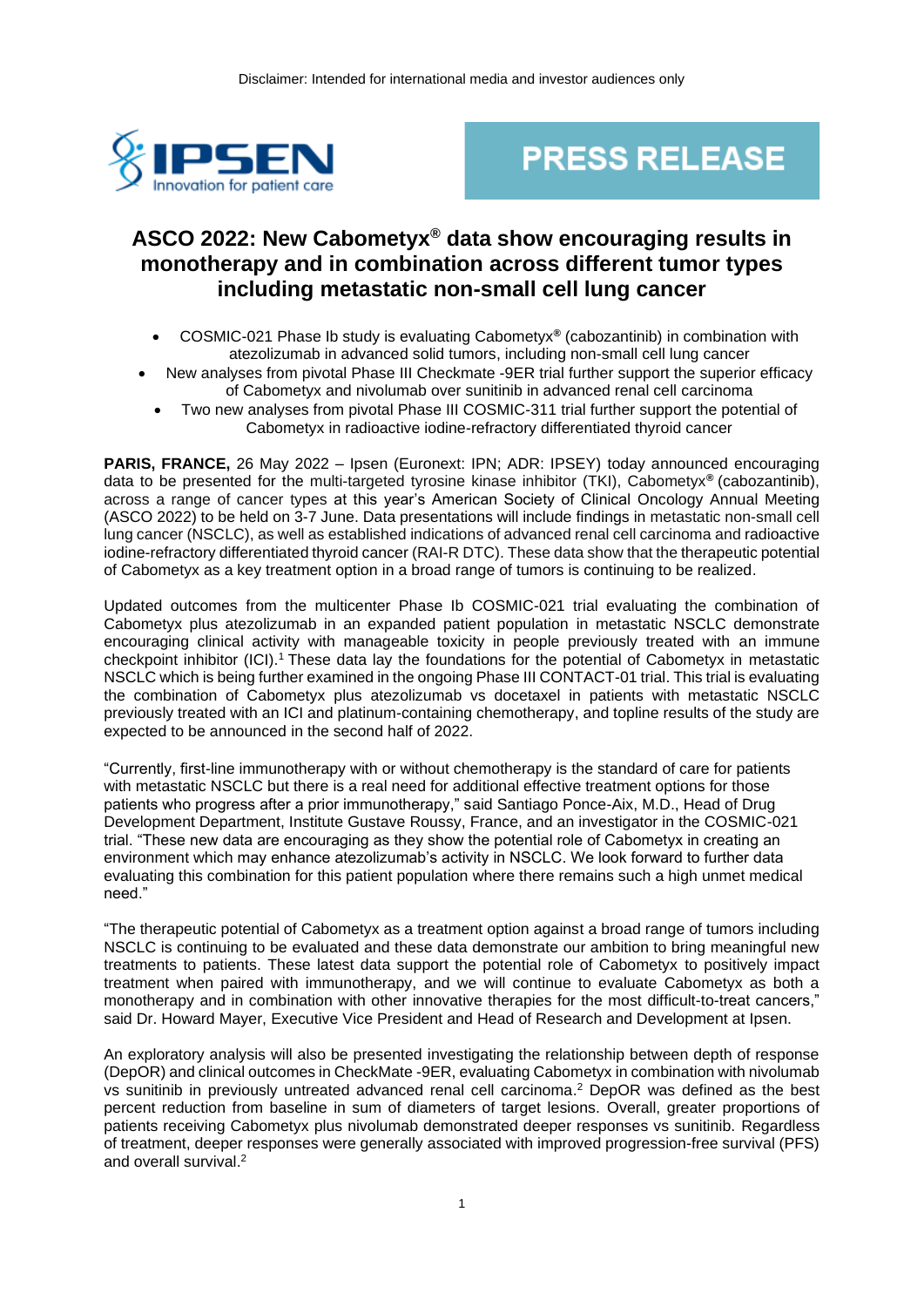Additionally, two new data analyses from the pivotal Phase III trial COSMIC-311 evaluating Cabometyx in RAI-R DTC will be presented. One analysis relates to outcomes for prespecified subgroups based on the baseline histology subtypes of papillary and follicular thyroid cancers, with results showing Cabometyx maintained superior efficacy vs placebo irrespective of histology subtype.<sup>3</sup> Median PFS was 9.2 months for Cabometyx vs 1.9 months for placebo in the papillary thyroid cancer (PTC) subgroup (HR 0.27 95% CI, 0.17-0.43) and 11.2 months vs 2.5 months in the follicular thyroid cancer (FTC) subgroup (HR 0.18 95% CI, 0.10-0.31). The overall response rate (ORR) was 15% for Cabometyx vs 0% for placebo in the PTC subgroup and 8% vs 0% in the FTC subgroup.<sup>3</sup>

Another analysis will be presented related to outcomes for prespecified subgroups who received prior lenvatinib and/or sorafenib treatment. The data from this analysis showed Cabometyx maintained its PFS vs placebo irrespective of prior lenvatinib and/or sorafenib treatment.<sup>4</sup> Median PFS across the different groups included 16.6 months for Cabometyx vs 3.2 months for placebo in prior sorafenib (no lenvatinib) (HR 0.13, 95% CI 0.06–0.26), 5.8 months vs 1.9 months in prior lenvatinib (no sorafenib) (HR 0.28, 95% CI 0.16-0.48), and 7.6 months vs 1.9 months in prior sorafenib and lenvatinib (HR 0.27, 95% CI 0.13–  $0.54$ ). $4$ 

The safety profile identified in COSMIC-021, CheckMate -9ER and COSMIC-311 was consistent with that previously observed for Cabometyx in monotherapy and in combination.

Ipsen thanks the patients and investigators involved in the COSMIC-021, CheckMate -9ER and COSMIC-311 clinical trials.

# **ENDS**

More information can be found during the presentation sessions outlined below:

| Lead<br>author | Indication              | <b>Abstract title</b>                                                                                                                                                                                                                                               | <b>Presentation</b><br>number/timing<br>(CDT)                                                            |
|----------------|-------------------------|---------------------------------------------------------------------------------------------------------------------------------------------------------------------------------------------------------------------------------------------------------------------|----------------------------------------------------------------------------------------------------------|
| <b>Neal</b>    | <b>NSCLC</b>            | Cabozantinib (C) Plus Atezolizumab (A) or C<br>Alone in Patients (Pts) With Advanced Non-<br>Small Cell Lung Cancer (aNSCLC)<br>Previously Treated With an Immune<br>Checkpoint Inhibitor (ICI): Results From<br>Cohorts 7 and 20 of the COSMIC-021 Study           | Oral<br>Abstract 9005<br>Fri 3 Jun<br>2:24-2:36 PM<br>Lung Cancer - Non-<br><b>Small Cell Metastatic</b> |
| Suárez         | <b>RCC</b>              | Association between depth of response and<br>clinical outcomes: exploratory analysis in<br>patients with previously untreated advanced<br>renal cell carcinoma (aRCC) in CheckMate<br>9ER                                                                           | Oral<br>Abstract 4501<br>Fri 3 Jun<br>2:57-3:09 PM<br><b>GU Cancer - Kidney</b><br>and Bladder           |
| Pal            | Urothelial<br>Carcinoma | (C)<br>Cabozantinib<br>in Combination<br>With<br>Atezolizumab (A) in Urothelial Carcinoma<br>(UC): Results From Cohorts 3, 4, 5 of the<br>COSMIC-021 Study <sup>5</sup>                                                                                             | Oral<br>Abstract 4504<br>Fri 3 Jun<br>$3:57$ PM $-$ 4:09 PM<br><b>GU Cancer - Kidney</b><br>and Bladder  |
| Capdevila      | <b>RAI-R DTC</b>        | Cabozantinib versus placebo in patients (pts)<br>radioiodine-refractory<br>with<br>(RAIR)<br>differentiated thyroid cancer (DTC) who have<br>progressed after<br>prior VEGFR-targeted<br>therapy: outcomes in prespecified subgroups<br>based on histology subtypes | <b>Poster</b><br>Abstract 6081<br>Mon Jun 6<br>1:15-4:15 PM<br><b>Head &amp; Neck Cancer</b>             |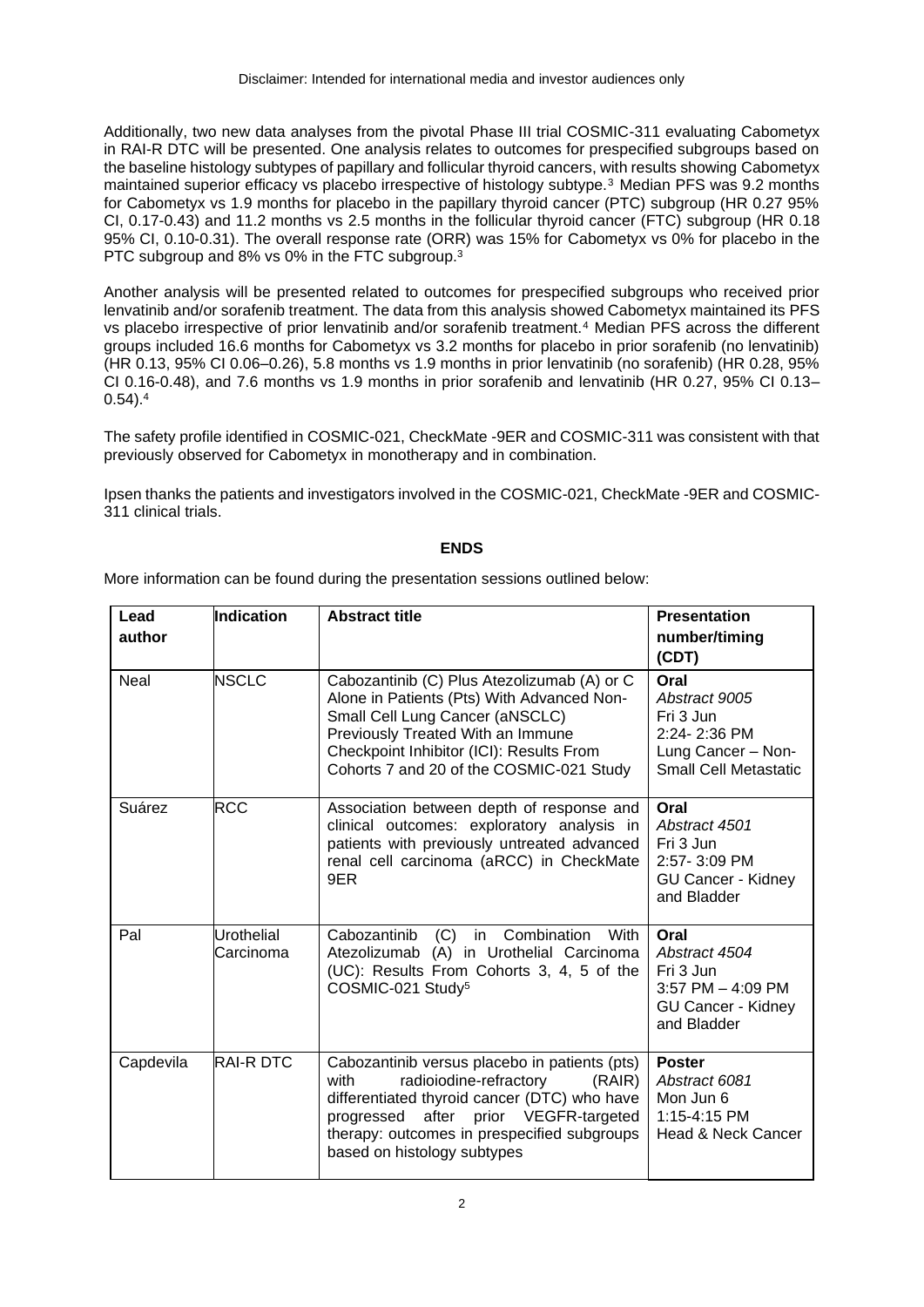### **About non-small cell lung cancer (NSCLC)**

Lung cancer is one of the leading causes of cancer death globally.<sup>6</sup> There are broadly two different groups of lung cancer - NSCLC and SCLC (small cell lung cancer). NSCLC accounts for around 80-85% of all cases.<sup>7</sup> The main subtypes of NSCLC are adenocarcinoma, squamous cell carcinoma, and large cell carcinoma. These subtypes, which start from different types of lung cells are grouped together as NSCLC because their treatment and prognoses are often similar.<sup>7</sup>

### **About renal cell carcinoma (RCC)**

There were over 430,000 new cases of kidney cancer diagnosed worldwide in 2020.<sup>8</sup> Of these, RCC is the most common type of kidney cancer, accounting for approximately 90% of cases.<sup>9,10</sup> It is almost twice as common in men, and male patients account for over two thirds of deaths.<sup>9</sup> If detected in the early stages, the five-year survival rate is high, but for patients with or late-stage metastatic RCC the survival rate is much lower, around 12%, with no identified cure for this disease.<sup>11,12</sup>

### **About radioactive iodine-refractory differentiated thyroid cancer (RAI-R DTC)**

In 2020, over 580,000 new cases of thyroid cancer were diagnosed worldwide.<sup>13</sup> Thyroid cancer is the ninth most commonly occurring cancer globally and incidence is three times higher in women than in men,

with the disease representing one in every 20 cancers diagnosed among women.<sup>13</sup> While cancerous thyroid tumors include differentiated, medullary and anaplastic forms, differentiated thyroid cancer (DTC) makes up about 90 to 95% of cases.14,15 DTC is typically treated with surgery, followed by ablation of the remaining thyroid tissue with radioactive iodine (RAI), but approximately 5 to 15% of cases are resistant to RAI treatment.<sup>16</sup> Patients who develop RAI-R DTC have a poor prognosis with an average estimated survival of three to five years.<sup>17</sup>

# **About the COSMIC-021 trial<sup>18</sup>**

COSMIC-021 is a multicenter, Phase Ib, open-label study that was divided into two parts: a doseescalation phase and an expansion cohort phase. In the expansion phase, the trial enrolled 23 cohorts in 12 tumor types: NSCLC, RCC, UC, castration-resistant prostate cancer, hepatocellular carcinoma, triplenegative breast cancer, epithelial ovarian cancer, endometrial cancer, gastric or gastroesophageal junction adenocarcinoma, colorectal adenocarcinoma, head and neck cancer, and DTC. Exelixis is the study sponsor of COSMIC-021. Both Ipsen and Takeda Pharmaceutical Company Limited (Takeda) have opted in to participate in the trial and are contributing to the funding for this study under the terms of the companies' respective collaboration agreements with Exelixis. Roche is providing atezolizumab for the trial.

#### **About the CheckMate -9ER trial<sup>19</sup>**

CheckMate -9ER was an open-label, randomized, multi-national Phase III trial evaluating people living with previously untreated advanced or metastatic RCC. A total of 651 patients (23% favorable risk, 58% intermediate risk, 20% poor risk; 25% PD-L1 ≥1%) were randomized to Cabometyx plus nivolumab (n= 323) versus sunitinib (n=328). The primary endpoint was progression-free survival (PFS). The secondary endpoints included overall survival (OS) and objective response rate (ORR). The primary efficacy analysis compared the doublet combination versus sunitinib in all randomized patients. The trial was sponsored by Bristol Myers Squibb and Ono Pharmaceutical Co and co-funded by Exelixis, Ipsen and Takeda.

#### **About the COSMIC-311 trial<sup>20</sup>**

COSMIC-311 was a multicenter, randomized, double-blind, placebo-controlled Phase III trial that enrolled 258 patients at 164 sites globally. Patients were randomized in a 2:1 ratio to receive either Cabometyx 60 mg or placebo once-daily. The primary endpoints were progression-free survival in the intention-to-treat population as well as objective response rate in the first 100 randomly assigned patients (objective response rate intention-to-treat [OITT] population), both evaluated by a blinded independent radiology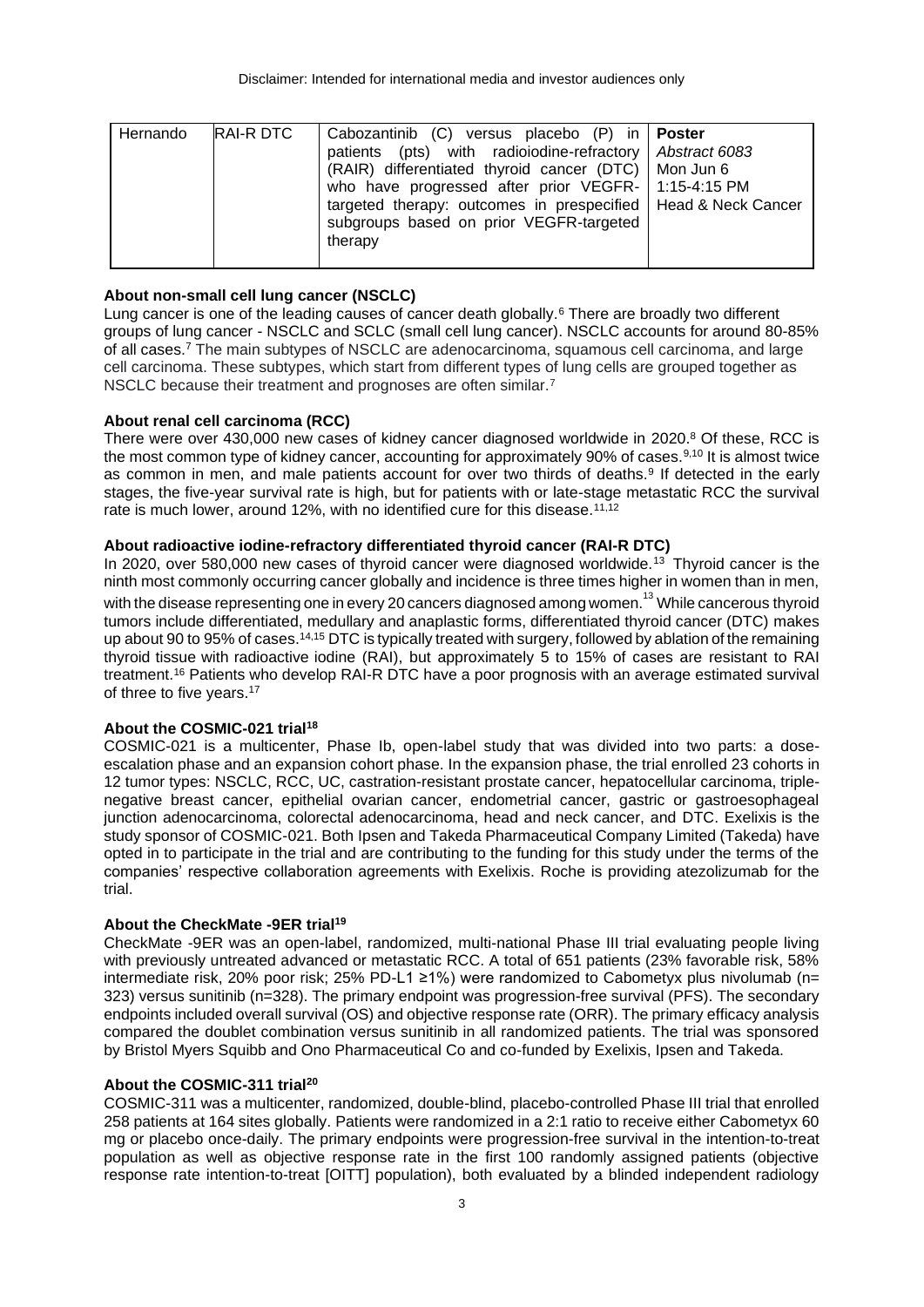committee. Additional endpoints included safety, overall survival and quality of life. Exelixis is the sponsor, and Ipsen is co-funding the COSMIC-311 trial.

# **About Cabometyx (cabozantinib)**

Outside the United States and Japan, Cabometyx is currently approved in 60 countries, including in the European Union (E.U.), Great Britain, Norway, Iceland, Australia, New Zealand, Switzerland, South Korea, Canada, Brazil, Taiwan, Hong Kong, Singapore, Macau, Jordan, Lebanon, the Russian Federation, Ukraine, Turkey, the United Arabic Emirates (U.A.E.), Saudi Arabia, Serbia, Israel, Mexico, Chile, Peru, Panama, Guatemala, the Dominican Republic, Ecuador, Thailand, Malaysia, Colombia, Egypt and Kazakhstan for the treatment of advanced renal cell carcinoma (RCC) in adults who have received prior vascular endothelial growth factor (VEGF)-targeted therapy; in the E.U., Great Britain, Norway, Iceland, Canada, Australia, New Zealand, Brazil, Taiwan, Hong Kong, Singapore, Lebanon, Jordan, the Russian Federation, Ukraine, Turkey, the U.A.E., Saudi Arabia, Israel, Serbia, Mexico, Chile, Peru, Panama, Guatemala, the Dominican Republic, Ecuador, Thailand, Egypt, Malaysia and Kazakhstan for previously untreated intermediate- or poor-risk advanced RCC; and in the E.U., Great Britain, Norway, Iceland, Canada, Australia, Switzerland, Saudi Arabia, Serbia, Israel, Taiwan, Hong Kong, South Korea, Singapore, Jordan, the Russian Federation, Ukraine, Turkey, Lebanon, the U.A.E., Peru, Panama, Guatemala, Chile, the Dominican Republic, Ecuador, Thailand, Brazil, New Zealand, Egypt, Malaysia and Kazakhstan for hepatocellular carcinoma (HCC) in adults who have previously been treated with sorafenib. Cabometyx is approved in combination with nivolumab as first-line treatment for people living with advanced RCC, in the E.U., Great Britain, Norway, Iceland, Switzerland, Canada, Taiwan, Singapore, the U.A.E., Australia, Chile, Israel, Thailand, Malaysia, South Korea, Saudi Arabia, the Russian Federation, Brazil and Kazakhstan. Cabometyx is also approved in the E.U., Great Britain and Canada as a monotherapy for the treatment of adult patients with locally advanced or metastatic differentiated thyroid carcinoma (DTC), refractory or not eligible to radioactive iodine who have progressed during or after prior systemic therapy. In the U.S., Cabometyx tablets are approved for the treatment of people living with advanced RCC; for the treatment of people living with HCC who have been previously treated with sorafenib; for patients with advanced RCC as a first-line treatment in combination with nivolumab; and for adults and pediatric patients 12 years of age and older with locally advanced or metastatic DTC.

The detailed recommendations for the use of Cabometyx are described in the [Summary of Product](https://www.ema.europa.eu/en/medicines/human/EPAR/cabometyx)  [Characteristics](https://www.ema.europa.eu/en/medicines/human/EPAR/cabometyx) (EU SmPC)\* and in the [U.S. Prescribing Information](https://cabometyx.com/downloads/CABOMETYXUSPI.pdf) (USPI).

Ipsen has exclusive rights for the commercialization of Cabometyx outside the U.S. and Japan. Cabometyx is marketed by Exelixis in the U.S. and by Takeda in Japan. Cabometyx is a registered trademark of Exelixis.

*\*This SmPC does not include details of the approval of Cabometyx on 3 May 2022 for use in the E.U. in the treatment of adult patients with locally advanced or metastatic DTC, refractory or not eligible to radioactive iodine who have progressed during or after prior systemic therapy. More information can be found on the [European Commission's website.](https://ec.europa.eu/health/documents/community-register/html/h1136.htm)*

# **About Ipsen**

Ipsen is a global, mid-sized biopharmaceutical company focused on transformative medicines in Oncology, Rare Disease and Neuroscience. With Specialty Care sales of €2.6bn in FY 2021, Ipsen sells medicines in over 100 countries. Alongside its external-innovation strategy, the Company's research and development efforts are focused on its innovative and differentiated technological platforms located in the heart of leading biotechnological and life-science hubs: Paris-Saclay, France; Oxford, U.K.; Cambridge, U.S.; Shanghai, China. Ipsen, excluding its Consumer HealthCare business, has around 4,500 colleagues worldwide and is listed in Paris (Euronext: IPN) and in the U.S. through a Sponsored Level I American Depositary Receipt program (ADR: IPSEY). For more information, visit [ipsen.com](https://www.ipsen.com/)

#### **Ipsen's Forward-Looking Statements**

The forward-looking statements, objectives and targets contained herein are based on Ipsen's management strategy, current views and assumptions. Such statements involve known and unknown risks and uncertainties that may cause actual results, performance or events to differ materially from those anticipated herein. All of the above risks could affect Ipsen's future ability to achieve its financial targets, which were set assuming reasonable macroeconomic conditions based on the information available today. Use of the words 'believes', 'anticipates' and 'expects' and similar expressions are intended to identify forward-looking statements, including Ipsen's expectations regarding future events, including regulatory filings and determinations. Moreover, the targets described in this document were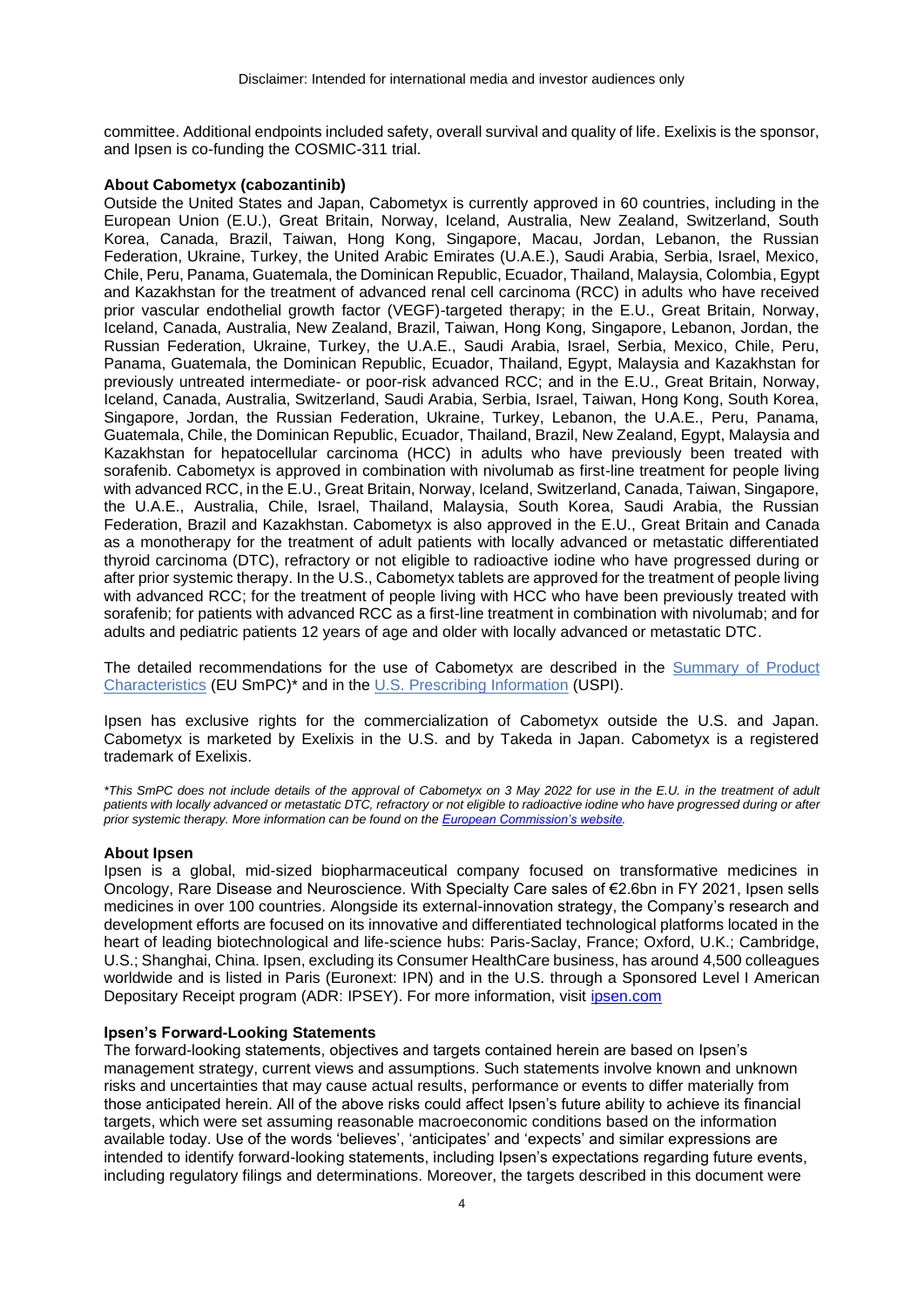prepared without taking into account external growth assumptions and potential future acquisitions, which may alter these parameters. These objectives are based on data and assumptions regarded as reasonable by Ipsen. These targets depend on conditions or facts likely to happen in the future, and not exclusively on historical data. Actual results may depart significantly from these targets given the occurrence of certain risks and uncertainties, notably the fact that a promising medicine in early development phase or clinical trial may end up never being launched on the market or reaching its commercial targets, notably for regulatory or competition reasons. Ipsen must face or might face competition from generic medicine that might translate into a loss of market share. Furthermore, the research and development process involves several stages each of which involves the substantial risk that Ipsen may fail to achieve its objectives and be forced to abandon its efforts with regards to a medicine in which it has invested significant sums. Therefore, Ipsen cannot be certain that favorable results obtained during preclinical trials will be confirmed subsequently during clinical trials, or that the results of clinical trials will be sufficient to demonstrate the safe and effective nature of the medicine concerned. There can be no guarantees a medicine will receive the necessary regulatory approvals or that the medicine will prove to be commercially successful. If underlying assumptions prove inaccurate or risks or uncertainties materialize, actual results may differ materially from those set forth in the forward-looking statements. Other risks and uncertainties include but are not limited to, general industry conditions and competition; general economic factors, including interest rate and currency exchange rate fluctuations; the impact of pharmaceutical industry regulation and healthcare legislation; global trends toward healthcare cost containment; technological advances, new medicine and patents attained by competitors; challenges inherent in new-medicine development, including obtaining regulatory approval; Ipsen's ability to accurately predict future market conditions; manufacturing difficulties or delays; financial instability of international economies and sovereign risk; dependence on the effectiveness of Ipsen's patents and other protections for innovative medicines; and the exposure to litigation, including patent litigation, and/or regulatory actions. Ipsen also depends on third parties to develop and market some of its medicines which could potentially generate substantial royalties; these partners could behave in such ways which could cause damage to Ipsen's activities and financial results. Ipsen cannot be certain that its partners will fulfil their obligations. It might be unable to obtain any benefit from those agreements. A default by any of Ipsen's partners could generate lower revenues than expected. Such situations could have a negative impact on Ipsen's business, financial position or performance. Ipsen expressly disclaims any obligation or undertaking to update or revise any forwardlooking statements, targets or estimates contained in this press release to reflect any change in events, conditions, assumptions or circumstances on which any such statements are based, unless so required by applicable law. Ipsen's business is subject to the risk factors outlined in its registration documents filed with the French Autorité des Marchés Financiers. The risks and uncertainties set out are not exhaustive and the reader is advised to refer to Ipsen's 2021 Universal Registration Document, available on [ipsen.com](https://www.ipsen.com/)

# **For further information:**

#### **Contacts**

#### **Investors**

**Craig Marks** Vice President, Investor Relations +44 7584 349 193

# **Media**

**Joanna Parish** Global Head of Franchise Communications **Oncology** +44 7840 023 741

#### **References**

**Adrien Dupin de Saint-Cyr** Investor Relations Manager +33 6 64 26 17 49